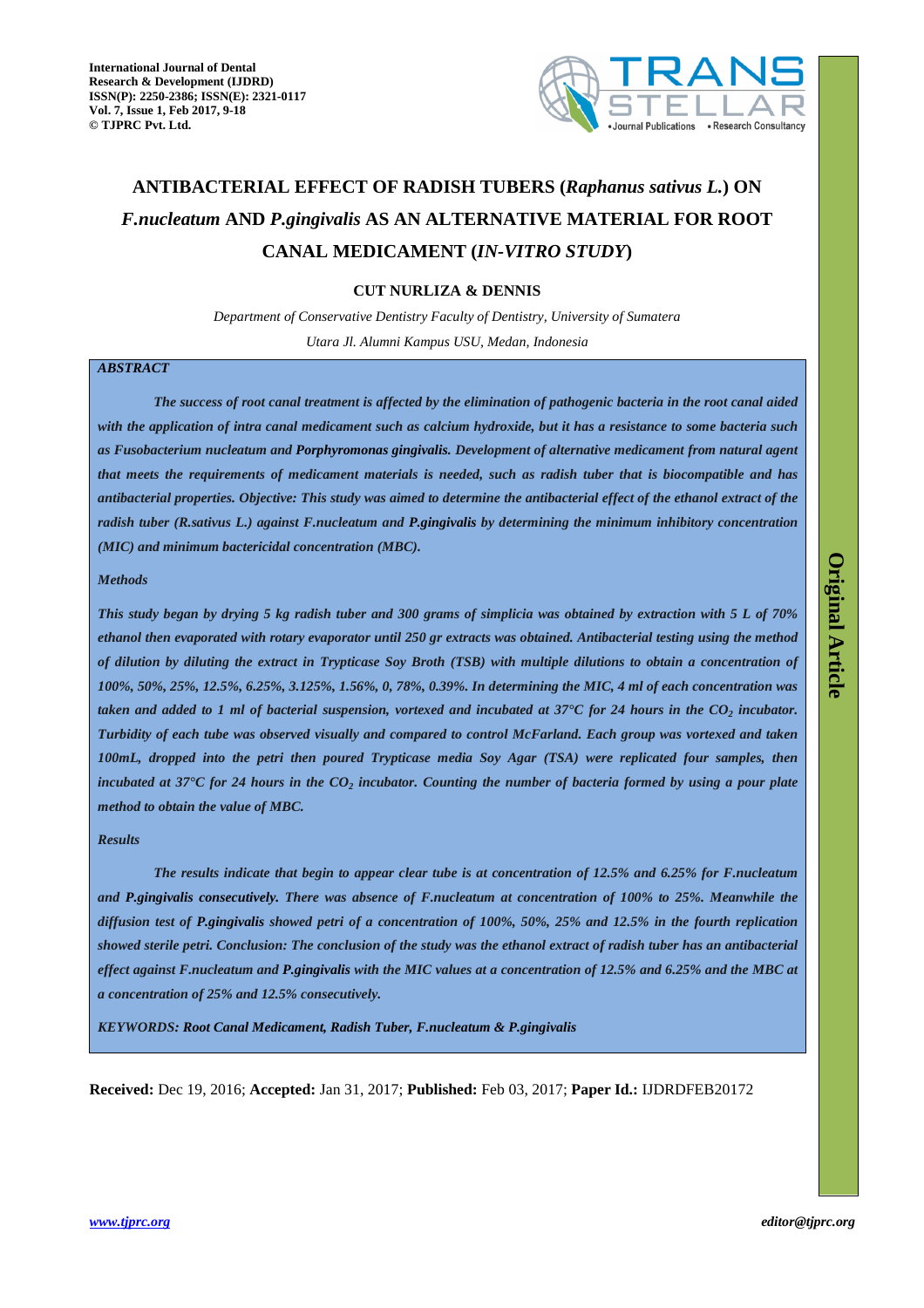## **INTRODUCTION**

Primary root canal infections involve various microorganisms from approximately 4-7 species in root canal which are anaerobic gram-negative bacteria. Some studies have shown there is an obligate anaerobic bacteria which total 90% of all species in the infected root canal.<sup>1</sup>According to Laevi et al  $(2004)$  microorganisms involved in chronic periapical lesions are Bacteroides, Treponema, Porphyromonas, Fusobacterium, Peptostreptococcus, Streptococcus, Eubacterium, Actinomyces and Camphylobacter. While the microorganisms involved in acute periapical lesions are Porphyromonas, Treponema, Fusobacterium, Bacteroides, Prevotella, Streptococcus and Peptostretococcus. <sup>2</sup>

Fusobacterium nucleatum is an obligate anaerobic gram-negative bacteria found in the oral cavity and mucous membranes of humans.<sup>3</sup> Presence of these microorganisms in the oral cavity play a role in initiating the course of infection in patients with bad oral hygiene conditions.<sup>3</sup> According to research from Kipalev et al. (2014), Fusobacterium nucleatum is more often found in the primary root canal infection using the Polymerase Chain Reaction (PCR) in the amount of 52.8% compared to secondary root canal infections.<sup>4</sup> Molecular biology research has demonstrated that Porphyromonas gingivalis is one bacterium which has a sizeable percentage in either primary endodontic infections associated with chronic apical periodontitis and acute apical abscess. <sup>5</sup>

Root canal medicaments are the materials used to minimize or eliminate the population of microorganisms in the root canal system after preparation and irrigation process of the canal.<sup>6</sup>Characteristics needed for root canal medicament materials are that it is able to eliminate bacteria that live in the entire root canal system which is not covered with the chemomechanical preparation, reducing inflammation and periradicular pain, helps reduce any periapical exudates, and prevents reoccurring inflammation.<sup>7</sup>

Some ingredients of root canal medication that is often used are calcium hydroxide, antibiotics, biocides nonphenol, biocides phenol and iodine compound. Of all the above medicament material, calcium hydroxide is most widely used in the world since 1920 until now. According to research from Siqueira et al. (2007) it was discovered that bacterium Fusobacterium nucleatum isolated from the root canal after administration of calcium hydroxide for 1 week.<sup>8</sup>

Due to the weakness of some of the ingredients of a medicament in eliminating bacteria, alternative herbal medicament materials are used from plant extracts which have eligible characteristics for a root canal medicament.<sup>9</sup> One plant species has been reported to have antibacterial activity in the study of Raphanus sativus  $L^{10,11}$ Beevi et al. (2009) shows the results of the MIC acetone extract with a concentration of 1 mg / ml horseradish root against Bacillus bacteria, Staphylococcus aureus, Staphylococcus epidermidis, Enterococcus faecalis, Salmonella typhimurium, Enterobacter aerogenes, Enterobacter cloacae.<sup>10</sup>

Currently there is no research on the antibacterial activity of the ethanol extract of the tuber radish (Raphanus sativus L) against the bacterium Porphyromonas gingivalis and Fusobacterium nucleatus which are one of the bacteria found in the root canal. It is necessary for testing the antibacterial activity of the ethanol extract of the tuber radish (Raphanus sativus L) as an alternative material for root canal medicaments find the value of MIC and MBC.

## **MATERIAL AND METHOD**

#### **Suspension Manufacture Tested Material**

Radish tuber extract in ethanol were weighed using an electronic balance and mass adjusted to the desired concentration by way of the media reconstituted with Trypticase Soy Broth (TSB). TSB made with 3 grams of powder in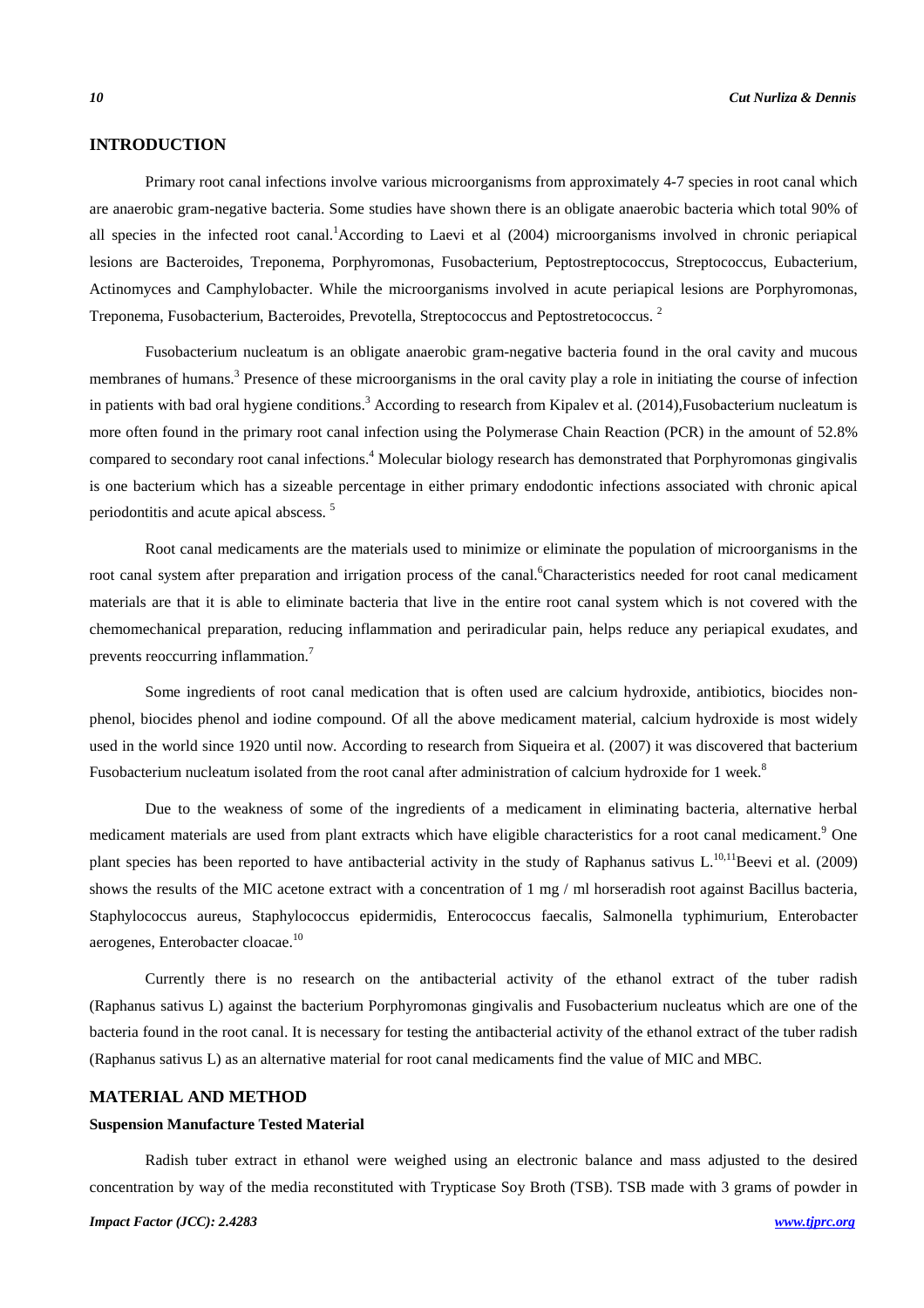#### *Antibacterial Effect of Radish Tubers (Raphanus sativus L.) on F.nucleatum and 11 P.gingivalis as an Alternative Material for Root Canal Medicament (In-Vitro Study)*

100 ml TSB aqueduct.TSB is then sterilized in an autoclave for 15 minutes at a pressure of 2 atm and a temperature of 121 ° C. The starting concentration of Radish tuber extract in ethanol is 100% because the concentration capable of inhibiting the growth of Fusobacterium nucleatum dan Porphyromonas gingivalis is unknown, therefore testing began with the greatest concentration.

6 tubes were provided, one tube contained 8ml 100% concentration TSB, while each of the other tubes contained 4 ml of TSB. In the first tube 8 grams of lumpy tuber radish extract was inserted and mixed using a vortex to obtain the tuber radish extract ethanol with a concentration of 100%. Then double dilution was done by taking half of the 100% concentration of the ethanol extract of the tuber turnip using a micropipette and placed in a second tube to get the 50% ethanol extract of the tuber turnip (dilution multiple). The same process was done to obtain a concentration of 25% and 12.5%. Each tube is labeled according to its concentration.

#### **Specimen Culture**

The Fusobacterium nucleatum was used from a specimen stem cells Fusobacterium nucleatum ATCC 25 586 and Porphyromonas gingivalis yang was used from a specimen of stem cell Porphyromonas gingivalis ATCC 33 277 where both bred purely on media TSA in an atmosphere of anaerobes in CO2 incubators to obtain healthy growth, which means for the bacteria to thrive. Take as much as 1-2 ose of pure cultured bacteria and suspend it in a 0.9% NaCl solution to obtain turbidity according 0,5 McFarland Standard or equivalent to the amount of 1 x 108CFU / ml (CFU: Colony Forming Unit).

## **Antibacterial Effectiveness Test**

In testing the antibacterial effect of horseradish root extract against Fusobacterium nucleatum and Porphyromonas gingivalis observations were done of for each concentration of 100%, 50%, 25%, 12.5%, 6.25%, 3.125%, 1.56%, 0, 78%, and 0.39%, Determination of the concentration is based on the standards of the laboratory of Tropical Disease at Airlangga University using the dilution method (double dilution).

## **RESULTS**

Observations of Fusobacterium nucleatum obtained MIC at concentration of 12.5%, since at concentrations below 12.5% began to look turbid when compared to positive control (Mc. Farland) after 24 hours of incubation. Furthermore, the calculation of the number of bacterial colonies using Pour Plate method that aims to prove that the turbidity level at each concentration showed the ability of the material trying to kill the bacteria by 99.9% -100%, which is called KBM. In this study, it was found that extracts of tuber radish (Raphanus sativus L.) has an antibacterial effect against Fusobacterium nucleatum with KBM value of25%. (Table 1)

**Table 1: Test Results of Antibacterial Effects of ethanol Radish Extract (Raphanus sativus L.) against Fusobacterium Nucleatum at a Concentration of 100%, 50%, 25%, 12.5%.** 

| <b>Tested</b>                                               | <b>Replication</b><br>$(CFU/ml)^*$ | <b>Concentration</b> |     |     |                   | <b>Positive Control</b>     | <b>Negative Control</b>        |
|-------------------------------------------------------------|------------------------------------|----------------------|-----|-----|-------------------|-----------------------------|--------------------------------|
| <b>Material</b>                                             |                                    | 100%                 | 50% | 25% | 12,5%             | (with Bacteria)<br>(CFU/ml) | (without Bacteria)<br>(CFU/ml) |
| Ethanol tuber<br>radish extract<br>(Raphanus<br>sativus L.) |                                    |                      |     |     | $7 \times 10^6$   | $2.1 \times 10^8$           |                                |
|                                                             |                                    |                      |     |     | $5 \times 10^6$   | $2.1 \times 10^8$           |                                |
|                                                             |                                    |                      |     |     | $5 \times 10^{6}$ | $2.8 \times 10^8$           |                                |
|                                                             |                                    |                      |     |     | $3\times10^{6}$   | $3.2 \times 10^8$           |                                |
|                                                             |                                    |                      |     |     | $5 \times 10^6$   | $2,55 \times 10^8$          |                                |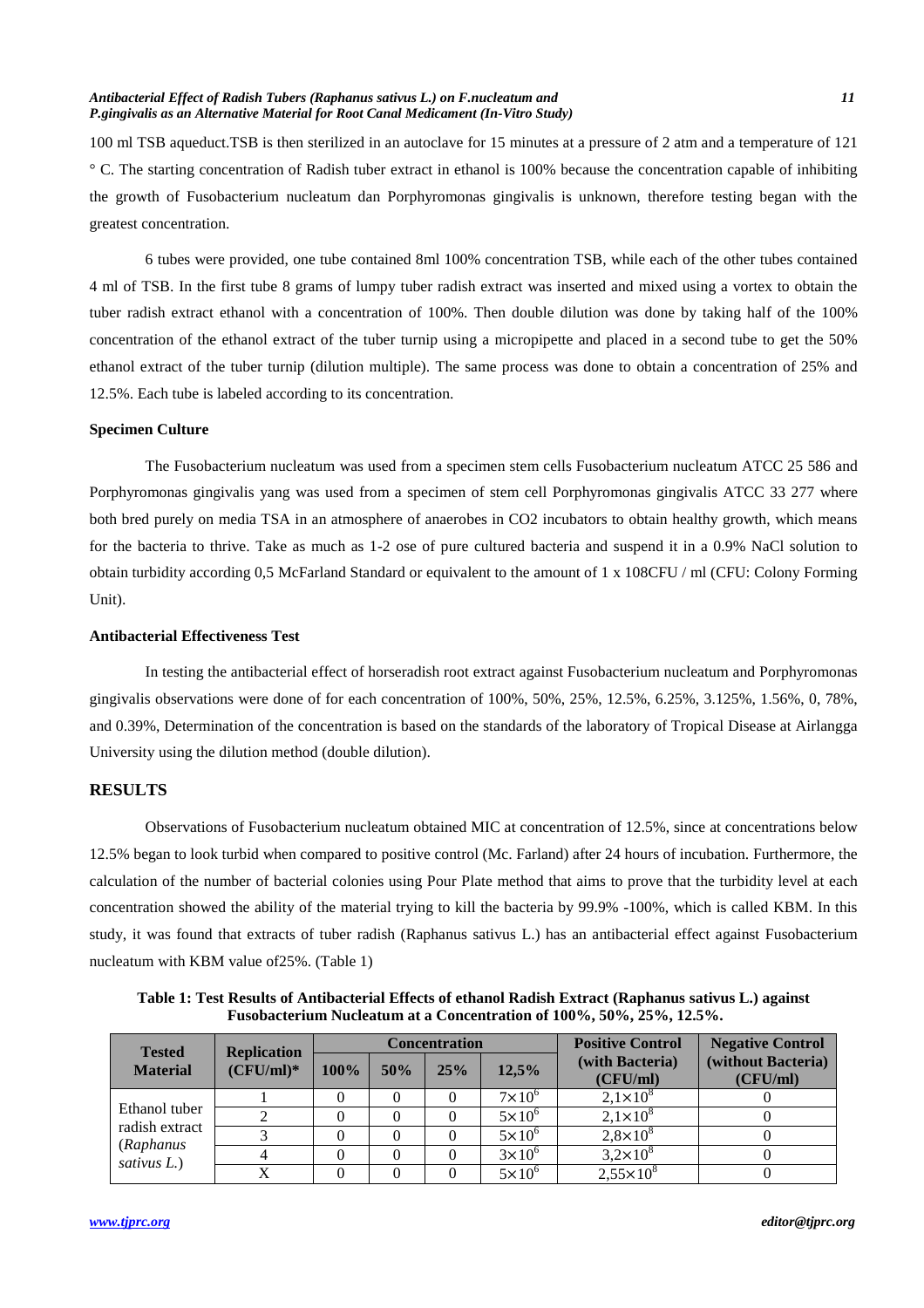## **Description:** 0 CFU / ml = sterile, found no bacterial growth

Each CFU / ml has been multiplied by 10 (the multiplier)

Table 1 shows the test results of antibacterial effects (counting the number of colonies formed) against Fusobacterium nucleatum on materials tested with a concentration of 100%, 50%, 25%, 12.5%. In the media given the ethanol extract of the tuber radish (Raphanus sativus L.) with a concentration of 100%, 50%, 25%, negative control showed the results of 0 CFU / ml or sterile and showed the same results in each replication, which means that after planting the TSA media and incubated for 24 hours in a temperature of  $37 \degree C$  is growth of bacteria Fusobacterium nucleatum was not found or all of the bacteria had died. While the positive control media encountered by the bacteria growth - average number of all replication is  $2.55 \times 108$  CFU / ml and media were given ethanol extract of the tuber radish (Raphanus sativus L.) with a concentration of 12.5% was found for the growth of bacteria - average number of all replication is  $5 \times$ 106 CFU / ml.



**Figure 1: Test Result of KHM at Concentration 100%, 50%, 25%, 12,5%, 6,25%, 3,125%, 1,56%, 0, 78%, 0, 39%, and positive control after 24 Hour Incubation at a Temperature of 37***°***C against** *Fusobacterium nucleatum* 



**Figure 2: Test Results of KHM Showed Turbidity at (a) 6, 25%, (b) 3,125%, (c) 1, 56%, (d) 0, 78%, (e) 0, 39% Compared with Positive**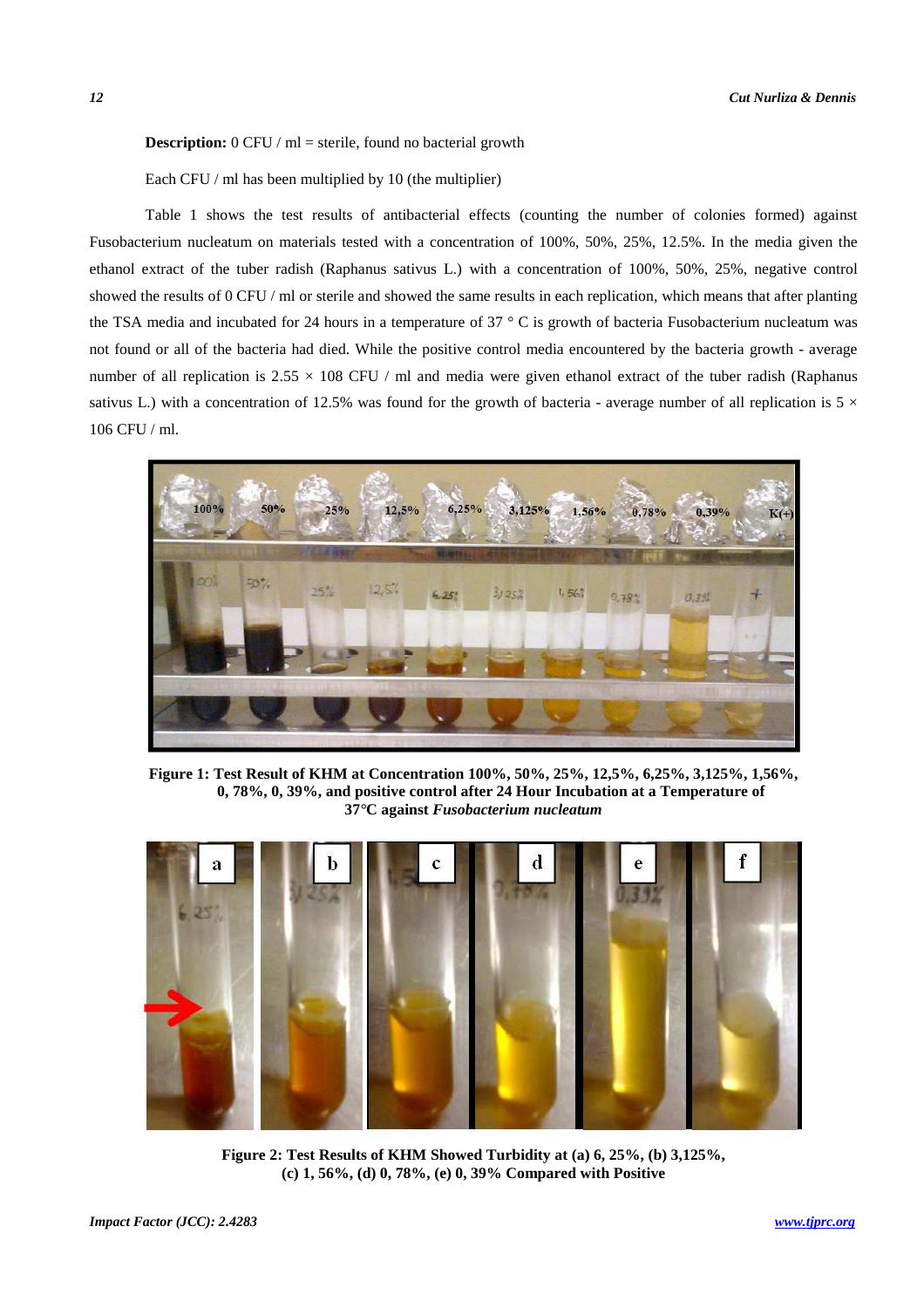*Antibacterial Effect of Radish Tubers (Raphanus sativus L.) on F.nucleatum and 13 P.gingivalis as an Alternative Material for Root Canal Medicament (In-Vitro Study)* 

**Control against** *Fusobacterium nucleatum Bacteria* 



**Figure 3: Test Result of Positive Test Material (a) Replication I 2, 1**×**10<sup>8</sup> CFU/ml, (b) Replication II 2, 1**×**10<sup>8</sup>** CFU/ml, (c) Replication III 2,  $8 \times 10^8$  CFU/ml, (d) Replication IV 3,  $2 \times 10^8$  CFU/ml



**Figure 4: Test Results of Concentration 12, 5% Which Shows Bacterial Growth at (a) Replication I**  $7 \times 10^6$  CFU/ml, (b) Replication II  $5 \times 10^6$  CFU/ml, (c) Replication III  $5 \times 10^6$ **CFU/ml, (d) Replication IV 3**×**10<sup>6</sup> CFU/ml** 

| No. | <b>Concentration</b> | N | Median $\pm$ Interguartile Range | P Value |
|-----|----------------------|---|----------------------------------|---------|
|     | 100%                 |   |                                  | 0,000   |
|     | 50%                  |   |                                  | 0,000   |
| 3.  | 25%                  |   |                                  | 0,000   |
| 4.  | 12,5%                |   | $5 \pm 3$                        | 0,000   |
|     | $Control +$          |   | $245 \pm 100$                    | 0,000   |
| 6.  | Control -            |   |                                  | 0.000   |

| Table 2: Test Results of Non-Parametric Kruskal-Wallis |  |
|--------------------------------------------------------|--|
|--------------------------------------------------------|--|

| No. | <b>Concentration</b> | <b>Concentration</b> | P Value |
|-----|----------------------|----------------------|---------|
|     |                      | 50%                  | 1,000   |
|     |                      | 25%                  | 1,000   |
| 1.  | 100%                 | 12,5%                | 0,013   |
|     |                      | $Control +$          | 0,013   |
|     |                      | Control -            | 1,000   |
|     |                      | 25%                  | 1,000   |
| 2.  | 50%                  | 12,5%                | 0,013   |
|     |                      | $Control +$          | 0,013   |
|     |                      | Control -            | 1,000   |
|     |                      | 12,5%                | 0,013   |
| 3.  | 25%                  | $Control +$          | 0,013   |
|     |                      | Control -            | 1,000   |
| 4.  | 12,5%                | $Control +$          | 0,019   |
|     |                      | Control -            | 0,013   |
| 5.  | $Control +$          | Control-             | 0,013   |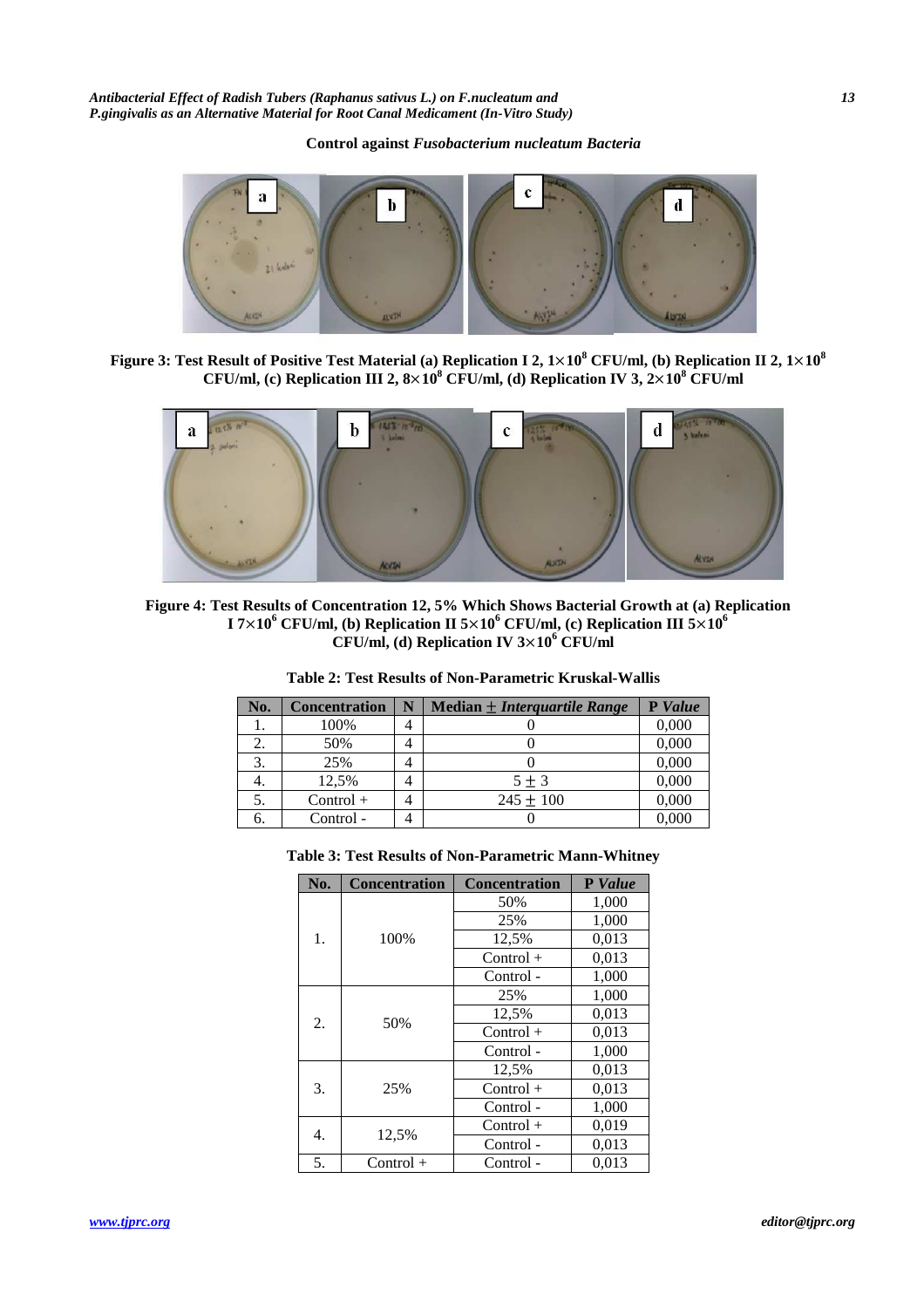From the results of the Kruskal-Wallis statistic test obtained p-value =  $0.000$  (p <0.05) which states that the ethanol extract of the tuber radish (Raphanus sativus L.) has significant antibacterial effect against Fusobacterium nucleatum. From the test results that have medians and interquartile range is a concentration of 12.5% with a median value of 5 and interquartile range of 3, and the median value of the positive control at 245 and interquartile range of 100 (Table 2). The test results comparing concentrations ranging from 100% to 50%, 25%, and a negative control, indicates the value of p> 0.05, which means there is no significant difference. Concentration ratio of between 50% to 25% and a negative control indicates the value of  $p$  = 0.05, which means there is no significant difference between the 25% concentration. Comparison with the negative control, showing the value of  $p > 0.05$ , which means there is no significant difference. (Table 3)

MIC determination is seen by comparing treatment tube which began to appear clearer when compared with controls Mac. Farland. From the test results tuber extract radish (Raphanus sativus L) against the bacterium Porphyromonas gingivalis after mixed using a vortex and incubated for 24 hours, it was found that in all four tubes replication at a concentration of 3.125%, 1.56%, 0.78%, 0.39%, 0.195% and the positive control there is a visual of a white coating on the surface and if vortex then the solution became turbid while the four other tube replication at a concentration of 100%, 50%, 25%, 12.5% and 6.25% there was no white coating on the surface of the extract so it can be concluded that the extract of the tuber radish (Raphanus sativus L) has a MIC at a concentration of 6.25%.



**Figure 5: Test Tubes of Concentration 100%, 50%, 25%, 12, 5%, 6, 25%, 3,125%, 1, 56%, 0, 78%, 0, 39%, Positive Control and Negative Control** 



**Figure 6: Difference in Turbidity (Arrow) when Compared Concentration 6, 25% with 3,125% (A) Before and (B) After Incubation for 24 Hours**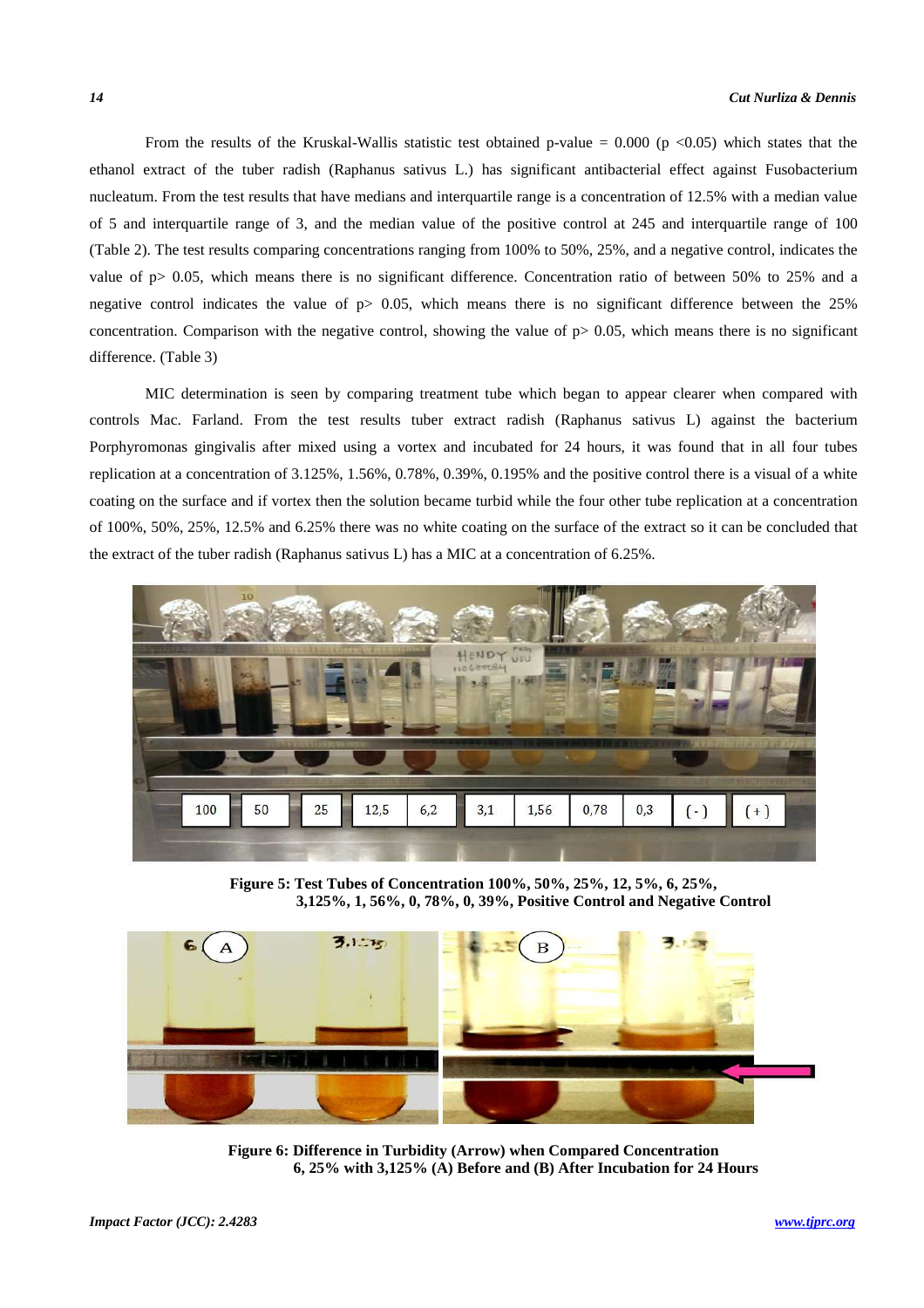|  |                                                                                           |  | Table 2: Test Results of Diluted Radish Extract against <i>Porphyromonas gingivalis</i> at a Concentration of 100%, |  |
|--|-------------------------------------------------------------------------------------------|--|---------------------------------------------------------------------------------------------------------------------|--|
|  | 50%, 25%, 12, 5%, 6, 25% and 3,125%, Sign $(+)$ Shows Turbidity and $(-)$ Indicated Clear |  |                                                                                                                     |  |

| <b>Test Material</b>        | <b>Concentration</b> | <b>Replication</b> |        |   |  |
|-----------------------------|----------------------|--------------------|--------|---|--|
|                             |                      |                    |        | 3 |  |
|                             | 100%                 |                    |        |   |  |
|                             | 50%                  |                    |        |   |  |
| Radish extract              | 25%                  |                    |        |   |  |
| (Raphanus sativus L)        | 12,5%                |                    |        |   |  |
|                             | 6,25%                |                    |        |   |  |
|                             | 3,125%               | $^+$               | $^{+}$ |   |  |
| Control + $(P, gingivalis)$ |                      |                    |        |   |  |
| $Control - (radish)$        |                      |                    |        |   |  |

Antibacterial test results on a petri obtained that at a concentration of 100% up to 12.5% there was no bacterial colonies growing at the concentration of 100% up to 12.5 in the fourth replication. At a concentration of 6.25% it appears that there are two colonies of bacteria on second replication, while at the other three there was no visible replication of bacteria. At a concentration of 3.125% at the first replication encountered 8 colonies of bacteria, second replication found 35 colonies of bacteria, third replication found 30 colonies of bacteria, fourth replication found 29 colonies of bacteria. This indicates that the radish root extract has MIC at a concentration of 12.5%.



**Figure 7: Test Results at Concentration 3,125% Replication (A) 1 (B) 2, (C) 3, (D) 4** 

|  |                                                            |  | Table 3: Test Results of diffused radish Extract against Porphyromonas gingivalis at a |
|--|------------------------------------------------------------|--|----------------------------------------------------------------------------------------|
|  | Concentration of 100%, 50%, 25%, 12, 5%, 6, 25% and 3,125% |  |                                                                                        |

| <b>Test Material</b>          | <b>Concentration</b> |                | <b>Replication (CFU/ml)</b> |             |                 |                   |  |
|-------------------------------|----------------------|----------------|-----------------------------|-------------|-----------------|-------------------|--|
|                               |                      |                |                             |             |                 | Mean (CFU/ml)     |  |
|                               | 100%                 | 0              |                             |             |                 |                   |  |
| Tuber radish                  | 50%                  | $\Omega$       |                             |             |                 |                   |  |
| extract                       | 25%                  | 0              |                             |             |                 |                   |  |
| <i>(Raphanus</i>              | 12,5%                | $\theta$       |                             |             |                 |                   |  |
| sativus L)                    | 6,25%                | 0              | $2.10^{6}$                  |             |                 | $0.5.10^{6}$      |  |
|                               | 3,125%               | $8.10^{\circ}$ | $35.10^{6}$                 | $30.10^{6}$ | $29.10^{6}$     | $25,5.10^6$       |  |
| Control + $(P_{.}gingivalis)$ |                      | $10.10^6$      | $20.10^6$                   | $90.10^6$   | $30.10^{\circ}$ | $37,5.10^{\circ}$ |  |
| $Control -$                   |                      |                |                             |             |                 |                   |  |
| (Raphanus sativus L)          |                      |                |                             |             |                 |                   |  |

 Table 3 shows the test results of antibacterial activity of extracts of tuber radish (Raphanus sativus L) to the growth of Porphyromonas gingivalis with a concentration of 100%, 50%, 25%, 12.5%, 6.25% and 3.125%. Calculation of the number of colonies at all concentrations from 100% to 3,125% was done using dilution as much as 5 times. In the media given the ethanol extract of the tuber radish (Raphanus sativus L) at a concentration of 100%, 50%, 25% and 12.5% showed the same results in each replication which means that planting on TSA media and incubation for 24 hours in a temperature of 37 ˚ there was no bacteria Porphyromonas gingivalis growth found or it died. At a concentration of 6.25%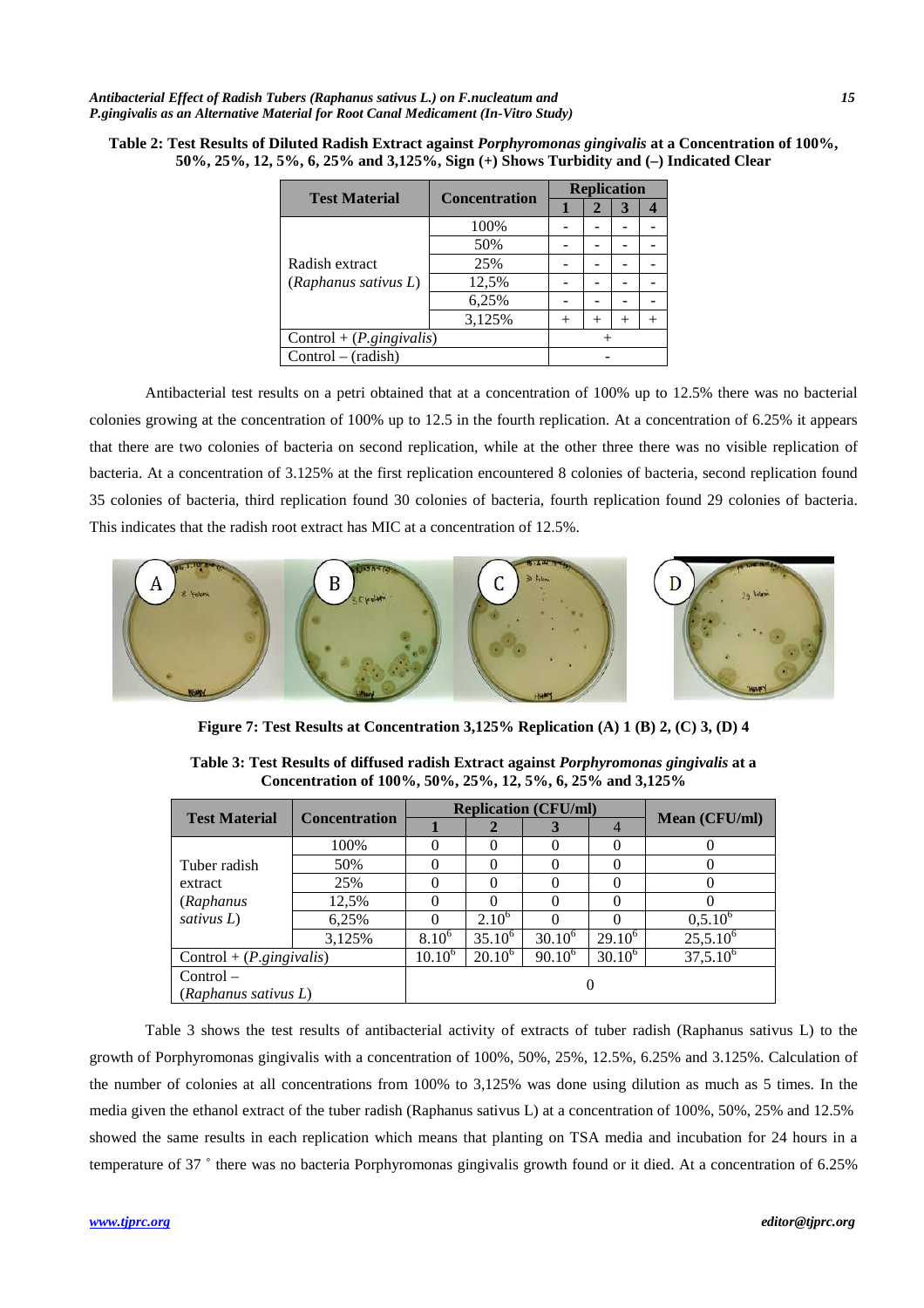there was two bacterial colonies found on second replication, while at the third there was no growth replication of the bacteria Porphyromonas gingivalis. While at a concentration of 3.125% with replication to-1 encountered 8 colonies, second replication encountered 35 colonies, third replication was found 30 colonies, fourth replication showed bacterial colonies found 29 Porphyromnas gingivalis. All colonies of bacteria is then converted to units of CFU / ml using the formula:

Bacterial  $\Sigma$  = Number of colonies x multiplier / dilution factor

| <b>Concentration</b> | <b>Median±Inerquartil Range</b> | <b>Statistic Test Results</b> |
|----------------------|---------------------------------|-------------------------------|
| 100%                 | $0,00 \pm 0,000$                |                               |
| 50%                  | $0.00 \pm 0.000$                |                               |
| 25%                  | $0.00 \pm 0.000$                |                               |
| 12,50%               | $0.00 \pm 0.000$                | 0,000                         |
| 6,25%                | $0.00 \pm 1.000$                |                               |
| 3.125%               | $29,50 \pm 11,958$              |                               |
| Positive control     | $25,00 \pm 35,940$              |                               |

**Table 4: Kruskal-Wallis Test Concentration of Tuber Radish Extract (***Raphanus sativus L***)***.*

Table 4 shows the Kruskal-Wallis test showed the average of each tuber extract concentration radish (Raphanus sativus L) and standard deviation and statistical significance using the Kruskal-Wallis test. Median shows the middle value of each concentration. Interquartile range shows the value of the upper limit and lower limit while the Test Results Statistics show the value of p which states that there are differences in the data tested. In Table 4 it was obtained p-value of 0.000 where p <0.05 so it can be concluded that there are significant differences from the data being tested.

### **DISCUSSIONS**

 Based on the research method of determining the value of MIC and MBC to begin the search shows that the MIC value of all concentrations of the ingredients tested, it was obtained that at concentrations below 12.5% there was turbidity equivalent when compared to the positive control after 24 hours of incubation. Ethanol extract of root radish (Raphanus sativus L.) at a concentration of 100% up to 25% did not encounter bacterial growth (sterile media) the number of colonies 0 CFU / ml (sterile), at a concentration of 12.5% whereas the colonies formed by the average - average 5  $\times$ 106CFU / ml. Based on the results of the study, the research hypothesis is accepted that no antibacterial effect of the ethanol extract of the tuber radish (Raphanus sativus L.) against Fusobacterium nucleatum ATCC 25 586 with a value of 12.5% MIC and MBC values of 25%, with statistical testing that showed significant results.

 Based on this research, MIC values obtained at a concentration of 6.25%. Acquisition of MIC can be observed visually by using dilution method. On the tube with a concentration of 3.125%, 1:56%, 0.78% and 0.39% there was a white coating seen on the surface of the extracts and appeared cloudy. It shows that the extract of the tuber radish (Raphanus sativus L) is not effective against the bacteria Porphyromonas gingivalis at these concentrations. While at a concentration of 100%, 50%, 25%, 12.5% and 6.25% seen that there is no formation of white coating on the surface of the liquid extract and the extract is clear after the vortex. This shows that the extract is effective at concentrations so that the MIC values obtained at a concentration of 6.25%. In this study it was found that the average number of colonies in the positive control is 3, 75.107 CFU / ml while the average number of colonies at a concentration of 6.25% and 3.125% is 0, 05.107 CFU / ml and 0 CFU / ml. Results of calculating the number of colonies at a concentration of 6.25% with positive control guidelines kill 98.66% and at a concentration of 3.125% the bacteria die 100%. This indicates that the radish root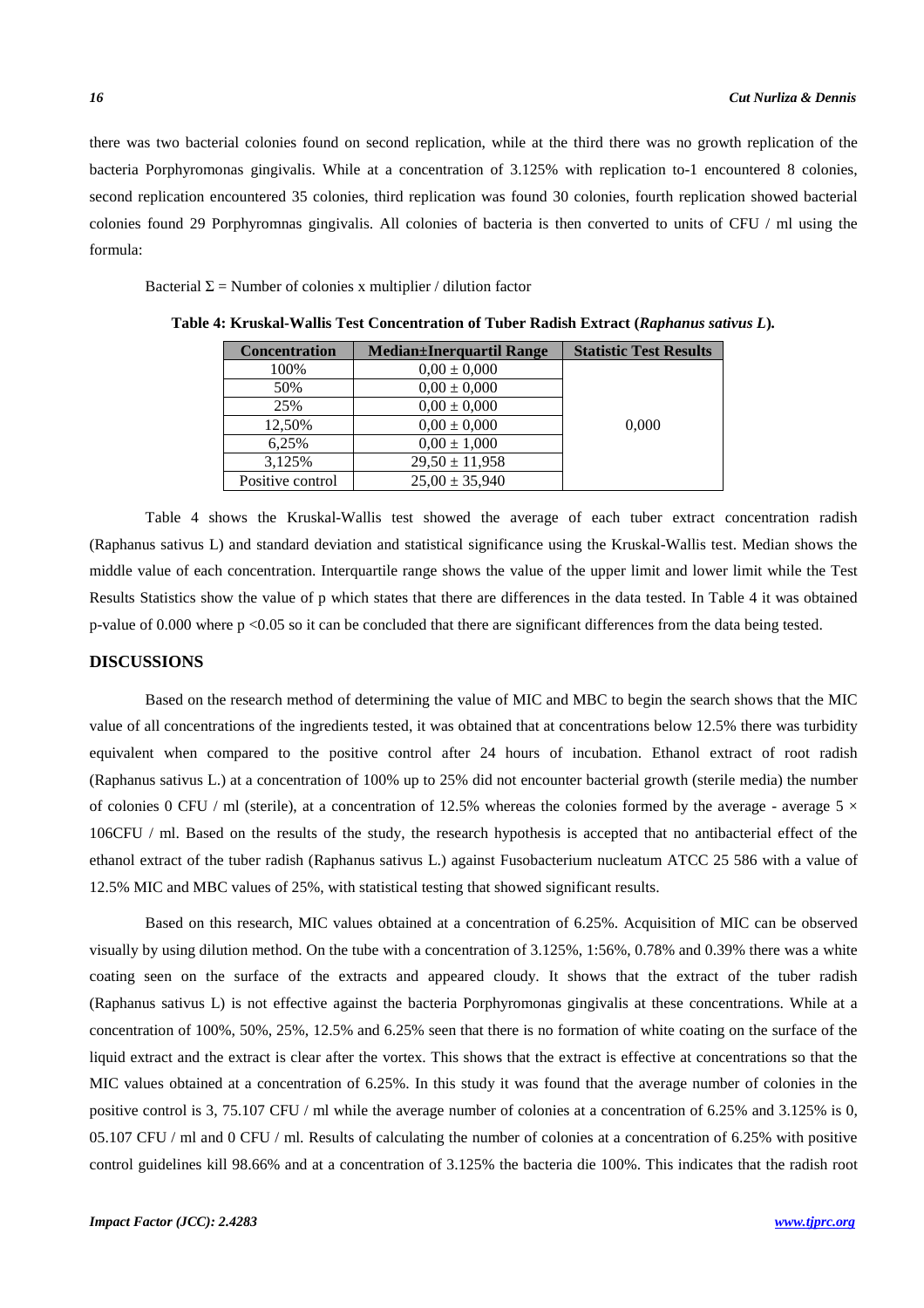extract has KBM at a concentration of 3.125%.

 In Indonesia there are many researches on the development of the natural ingredients in herbal remedies and alternative materials as well as root canal medicaments. Research conducted by Amalia (2013) showed that the ethanol extract siwak (Salvadora persica L.) against the bacterium Fusobacterium nucleatum a value of KBM 100% was obtained and the study of Vika (2014) regarding the ethanol extract of leaves Africa (Vernonia amygdalina) which can kill bacteria Fusobacterium nucleatum with KBM value of  $12.5\%$ ,  $^{12,13}$  Differences in the antibacterial effects of various natural ingredients can be caused by differences in the levels and content types of antibacterial active substance of each extract material.

#### **CONCLUSIONS**

 Based on the results of the study the antibacterial effect of the ethanol extract of the tuber radish (Raphanus sativus L) against Porphyromonas gingivalis in vitro can be concluded that the ethanol extract of the tuber radish (Raphanus sativus L) has an antibacterial effect against Porphyromonas gingivalis, with results 6.25% MIC and MBC 12, 5%.Based on the results of experimental studies to find antibacterial effect by finding the value of MIC (Minimum Inhibitory Concentration) and MBC (Minimum Kill Concentration), t shows the antibacterial effect of the ethanol extract of the tuber radish (Raphanus sativus L.) against Fusobacterium nucleatum ATCC 25 586 in vitro obtained MIC values in concentration of 12.5% and the value of KBM at a concentration of 25%.

### *REFERENCES*

- *1. Gajan EB, Gahazadeh M, Abashov R, Milani AS, Moosavi Z. Microbial Flora of Root Canal of Pulpally-infected Teeth: Enterococcus faecalis a Prevalent Species. JODDD 2009; 3(1): 24, 25-6*
- *2. Tokunaga C, Crozeta BM, Bonato MS, Coelho BS, Baratto-Filho F, Tomazinho FSF. Microbiological aspects of endoperiodontal lesion. RSBO 2013; 10(2): 178*
- *3. Nwaokorie et al. AP-PCR and antimicrobial susceptibility patterns of Fusobacterium nucleatum associated with chronic periodontitis among patients at Lagos University Teaching Hospital. British Microbiol Res J 2012; 2(2): 98.*
- *4. Kipalev et al. Detection of selected anaerobic pathogens in primary and secondary endodontic infections in a Turkish population. African J of Microbiol Res 2014; 8(13): 1462-5.*
- *5. Siquiera JF, Rocas IN. Endodontic microbiology. In: Torabinejad M, Walton RE. eds. Endodontics: principles and practice. 4 th ed., St. Louis: Saunders Elseviers, 2009: 38, 43.*
- *6. Law A, Messer H. An evidence-based analysis of the antibacterial effectiveness of intracanal medicaments. J Endodon 2004; 30(10): 689.*
- *7. Athanassiadis B, Abbott PV, Walsh LJ. The use of calcium hydroxide, antibiotics and biocides as antimicrobial medicaments in ednodontics. Aust Dent J Suppl 2007; 52: 64-66.*
- *8. Siquiera JF, Pinto TG, Rocas IN. Effects of chemomechanical preparation with 2,5% sodium hypochlorite and intracanal medication with calcium hydroxide on cultivable bacteria in infected root canals. J Endod 2007; 33(7): 800-4.*
- *9. Singh et al. In vitro evaluation of effectiveness of chlorhexidine, Curcuma longa, calcium hydroxide as intracacal medicaments in Enterococcus faecalis infected dentinal tubules. RJPBCS 2013; 4(1): 238-9.*
- *10. Beevi et al. Isothiocyanate profile and selective antibacterial activity of root, stem, and leaf extracts derived from Raphanus sativus L. Foodborne Pathogens and Disease 2009; 6(1): 131-6.*